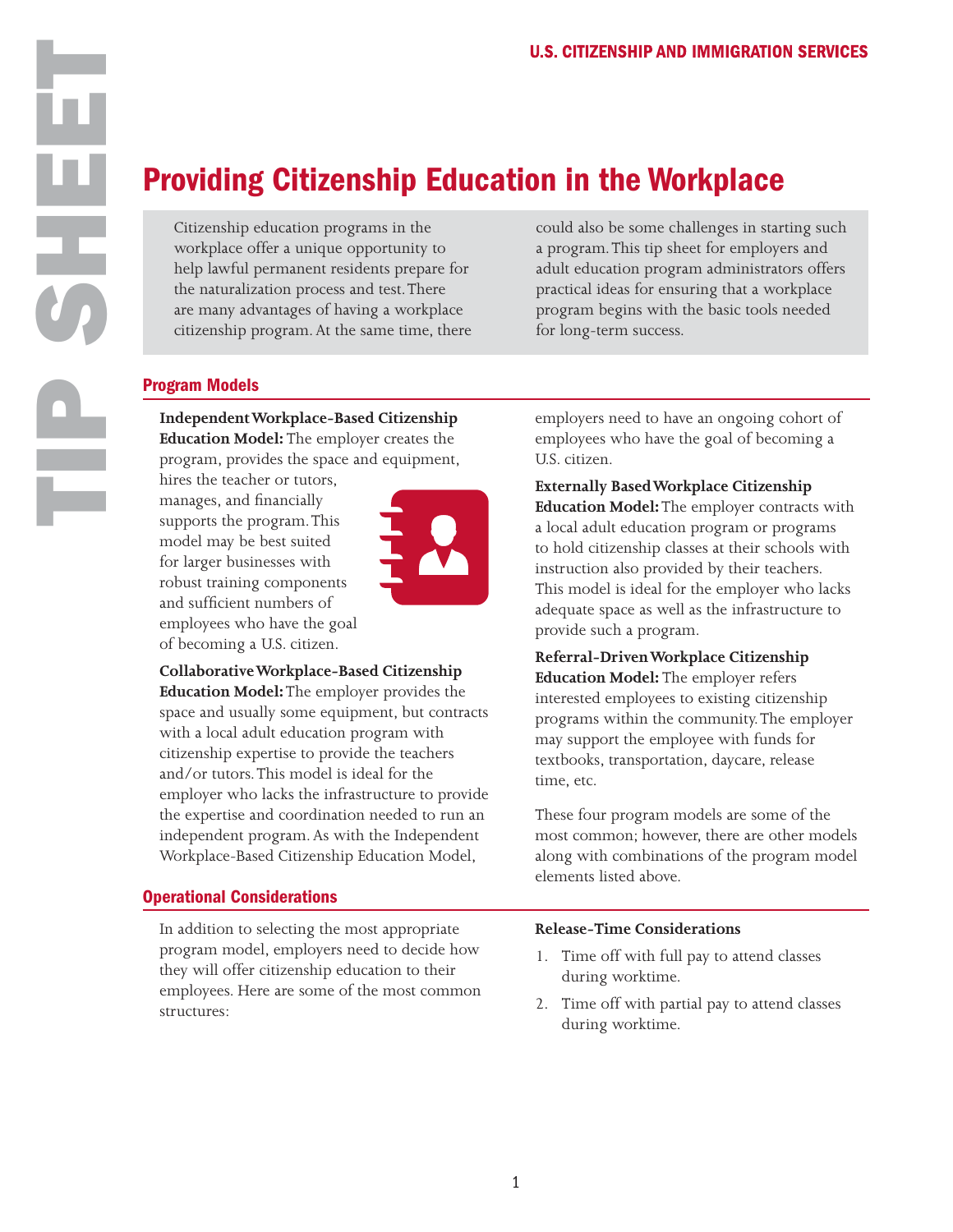- 3. Time off without pay to attend classes during worktime.
- 4. No time off. Classes must be taken before or after work or on the weekends.
- 5. Lunchtime classes. No time off.

#### **Voluntary vs. Mandatory**

Unlike other workplace education programs where an employer may require employees to improve their skills by attending a formal training course, the citizenship class must always be voluntary.

#### **Policy Implications**

Before implementing any workplace education program, it is strongly encouraged to have a written policy that is shared with all employees. If there is a union or employee association, make sure it is involved from the beginning of the planning process. If there is a contractual agreement between the business and educational provider, make sure the provider clearly understands the policy so there are no misunderstandings or unintended consequences later in the process.

#### **Support Programs and Resources**

Employers may wish to consider offering, contracting with, or collaborating with an English as a second language (ESL) program to provide employees who are lower-level English language learners with the basic language skills they need before moving into a citizenship class. Offering a paid or volunteer-based on-site tutoring program, or collaborating with state or community programs that offer volunteer services, can greatly enhance the learning potential of employees.

The Citizenship Resource Center from U.S. Citizenship and Immigration Services (USCIS) offers information on how to start and manage an adult citizenship education program. The site can be found at [www.](http://www.uscis.gov/citizenship) [uscis.gov/citizenship](http://www.uscis.gov/citizenship). Three foundational documents are the [Start-Up Guide,](https://www.uscis.gov/sites/default/files/USCIS/Office%20of%20Citizenship/Citizenship%20Resource%20Center%20Site/Publications/PDFs/M-677.pdf) [Elements of Program Quality,](https://www.uscis.gov/sites/default/files/USCIS/Office%20of%20Citizenship/Citizenship%20Resource%20Center%20Site/Publications/PDFs/elements_of_program_quality.pdf)  and [Citizenship Content Standards.](https://www.uscis.gov/sites/default/files/USCIS/Office%20of%20Citizenship/Citizenship%20Resource%20Center%20Site/Publications/M-1121.pdf) 

In addition, the Citizenship Resource Center offers numerous educational products including [lesson](http://www.uscis.gov/lessons)  [plans](http://www.uscis.gov/lessons) at both the beginning and intermediate levels. USCIS also supports an [online class locator](https://literacydirectory.org/%20) to identify adult English language and citizenship programs within a specified area.

## Basic Steps to Establishing a Workplace Citizenship Education Program

- 1. Be clear about why the employer would like to establish a citizenship education program.
- 2. Confirm that the business is committed to the program from the beginning.
- 3. Survey employees to determine if there is enough interest to justify the time and resources needed to establish a program.
- 4. Appoint a coordinator and organize an advisory committee to plan and help manage the program. The committee should include management, non-management, union representatives (if applicable), representatives from the contracting organization (if applicable), the program coordinator, and the hired or contracted teachers/ tutors. The committee also may include outside adult education, citizenship education, and ESL professionals who are willing to provide their expert advice, but who do not have a direct stake in the program.
- 5. With the advisory committee, plan the program and develop the draft policy. The

plan should include all the details about the program structure, class structure, class levels, schedules and length of class cycles, textbooks used, curriculum, assessments, space needed, equipment and furniture required, budgets, etc. The policy should include details concerning release time, pay, attendance, expectations, and other important factors.

- 6. Share the draft policy with all employees and encourage questions and comments.
- 7. Revise the policy where needed. One challenge to a successful workplace citizenship education program is ensuring that management fully supports the program. A common concern of program coordinators is that some managers may not be eager to let employees fully participate in the program.
- 8. Share the final policy with all employees and build awareness of the program.
- 9. Implement the program.